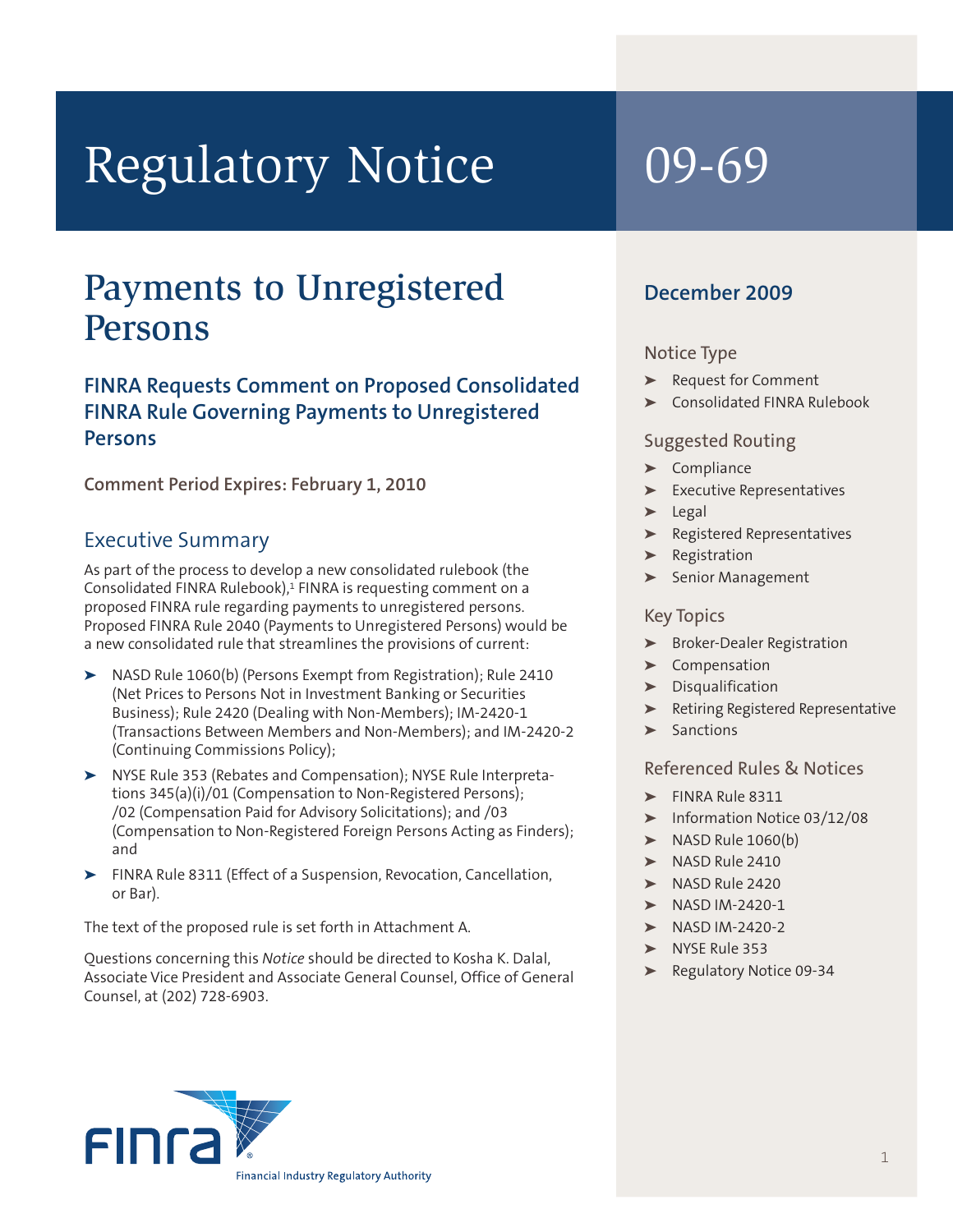# Action Requested

FINRA encourages all interested parties to comment on the proposal. Comments must be received by February 1, 2010.

Member firms and other interested parties can submit their comments using the following methods:

- **➤** Emailing comments to *pubcom@finra.org*; or
- **➤** Mailing comments in hard copy to:

Marcia E. Asquith Office of the Corporate Secretary FINRA 1735 K Street, NW Washington, DC 20006-1506

To help FINRA process and review comments more efficiently, persons should use only one method to comment on the proposal.

# Important Notes

The only comments that FINRA will consider are those submitted pursuant to the methods described above. All comments received in response to this *Notice* will be made available to the public on the FINRA Web site. Generally, FINRA will post comments on its site one week after the end of the comment period. 2

Before becoming effective, a proposed rule change must be authorized for filing with the Securities and Exchange Commission (SEC) by the FINRA Board of Governors, and then must be approved by the SEC, following publication for public comment in the *Federal Register*. 3

# Background

NASD Rules 1060(b) (Persons Exempt from Registration); 2410 (Net Prices to Persons Not in Investment Banking or Securities Business); 2420 (Dealing with Non-Members); IM-2420-1 (Transactions Between Members and Non-Members); and IM-2420-2 (Continuing Commissions Policy (collectively, the NASD Non-Member Rules)) govern payments by members to unregistered persons. These NASD Non-Member Rules were developed in an era when a registered broker-dealer could engage in an over-thecounter securities business and elect whether to be a member of a registered securities association. <sup>4</sup> An original purpose of the NASD Non-Member Rules was to encourage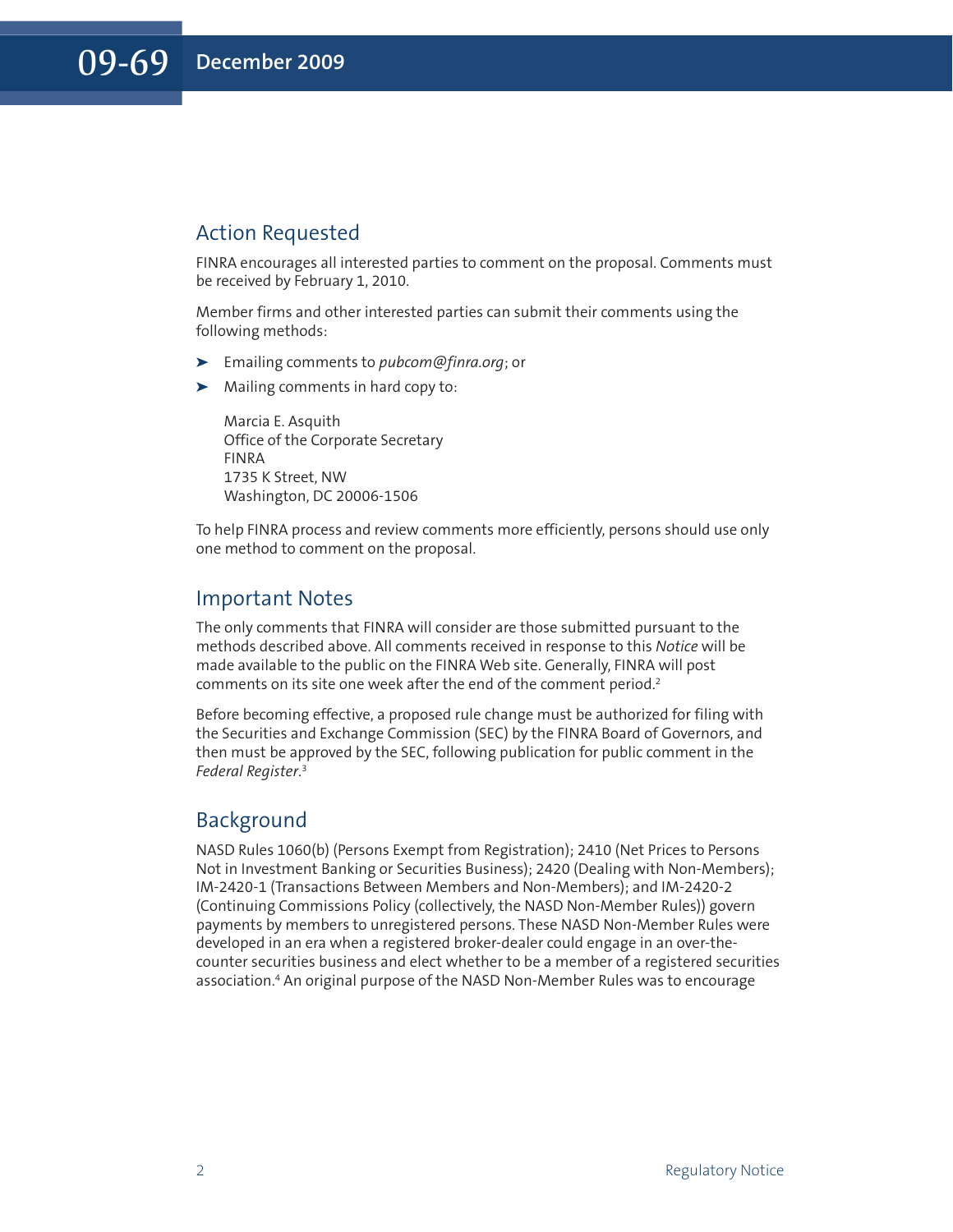non-members to become members by generally prohibiting members from providing commissions or discounts/concessions to non-members. <sup>5</sup> Since the adoption of these NASD Non-Member Rules, the laws governing broker-dealers have changed, and today virtually all broker-dealers doing business with the public are FINRA members. 6

As a result, FINRA has generally interpreted the provisions of the NASD Non-Member Rules, through interpretive letters and other guidance, to prohibit the payment of commissions or fees derived from a securities transaction to any non-member that may be acting as an unregistered broker-dealer. <sup>7</sup> FINRA has refrained from opining whether a person is acting as an unregistered broker-dealer, as the authority to interpret Section 15(a) of the Exchange Act rests with the SEC. Section 15(a)(1) of the Exchange Act generally requires any broker-dealer effecting transactions in securities to be registered with the SEC. Registration as a broker-dealer provides a framework of rules to regulate the conduct of persons who receive transaction-based compensation, the receipt of which can create potential incentives for abusive sales practices. SEC guidance states that receipt of securities transaction-based compensation is an indication that a person is engaged in the securities business and that such person generally should be registered as a broker-dealer. 8

# Proposal

### **Proposed FINRA Rule 2040**

FINRA is proposing to establish new FINRA Rule 2040 (Payments to Unregistered Persons), which eliminates the current NASD Non-Member Rules and related NYSE Non-Member Rules (discussed further below) and replaces them with a more straightforward rule. The proposed rule expressly aligns with Section 15(a) of the Exchange Act and its related guidance to determine whether registration as a broker-dealer is required for certain persons to receive transaction-related compensation. The proposed rule sets forth the following requirements:

**➤** Payments to Unregistered Persons

FINRA is proposing to establish new FINRA Rule 2040(a), which prohibits members or associated persons from, directly or indirectly, paying or offering to pay any compensation, fees, concessions, discounts, commissions or other allowances to:

(1) any person that is not registered as a broker-dealer under Section 15(a) of the Exchange Act but, by reason of receipt of any such payments, is required to be so registered under applicable federal securities laws and SEC rules, regulations and published guidance by the SEC or its staff in the form of releases, no-action letters or interpretations; or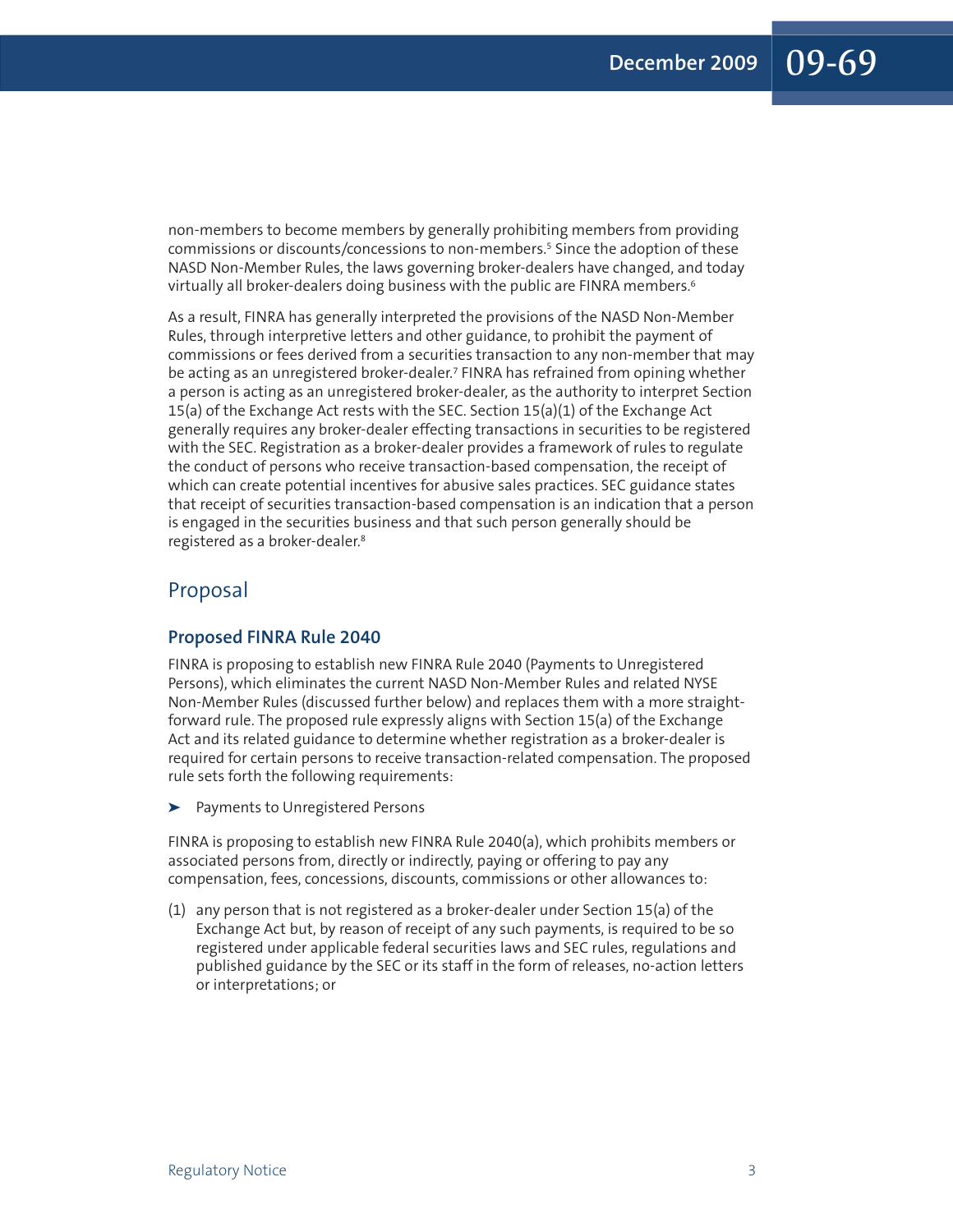(2) any appropriately registered associated person, unless such payment complies with all applicable federal securities laws, FINRA rules and SEC rules, regulations and published guidance by the SEC or its staff in the form of releases, no-action letters or interpretations.

The proposed change makes the rule consistent with FINRA staff interpretations under NASD Rule 2420 and SEC rules and regulations under Section 15(a) of the Exchange Act. The proposal also aligns the rule with SEC staff guidance that states that receipt of certain securities transaction-based compensation requires registration as a brokerdealer. Therefore, under the proposal, persons would look to SEC rules and regulations to determine whether the activities in question require registration as a broker-dealer under Section 15(a) of the Exchange Act. In cases where a member represents that the proposed activities would not require the recipient of the payments to register as a broker-dealer, and can support such position through SEC rules, regulations or other guidance, such as a no-action letter, the proposed rule does not prohibit the member from making the payments to such person.

The proposed change also clarifies that payments to associated persons are not prohibited by this rule where such payments are otherwise permissible.

**➤** Retiring Representatives

FINRA is also proposing to establish new FINRA Rule 2040(b), which codifies existing FINRA staff guidance on the payment by members of continuing commissions to retiring registered representatives. The proposal permits members to pay continuing commissions to retiring registered representatives of the member, after they cease to be employed by the member, that are derived from accounts held for continuing customers of the retiring registered representative regardless of whether customer funds or securities are added to the accounts during the period of retirement, provided (1) a bona fide contract between the member and the retiring registered representative calling for the payments was entered into in good faith while the person was a registered representative of the employing member and such contract, among other things, prohibits the retiring registered representative from soliciting new business, opening new accounts or servicing the accounts generating the continuing commission payments; and (2) the arrangement complies with applicable SEC rules, regulations and published guidance by the SEC or its staff.

The proposal defines the term "retiring registered representative" to mean an individual who retires from a member (including as a result of a total disability) and leaves the securities industry. In the case of the death of the retiring registered representative, the retiring representative's beneficiary designated in the written contract or the retiring registered representative's estate if no beneficiary is so designated may be the beneficiary of the respective member's agreements with the deceased representative.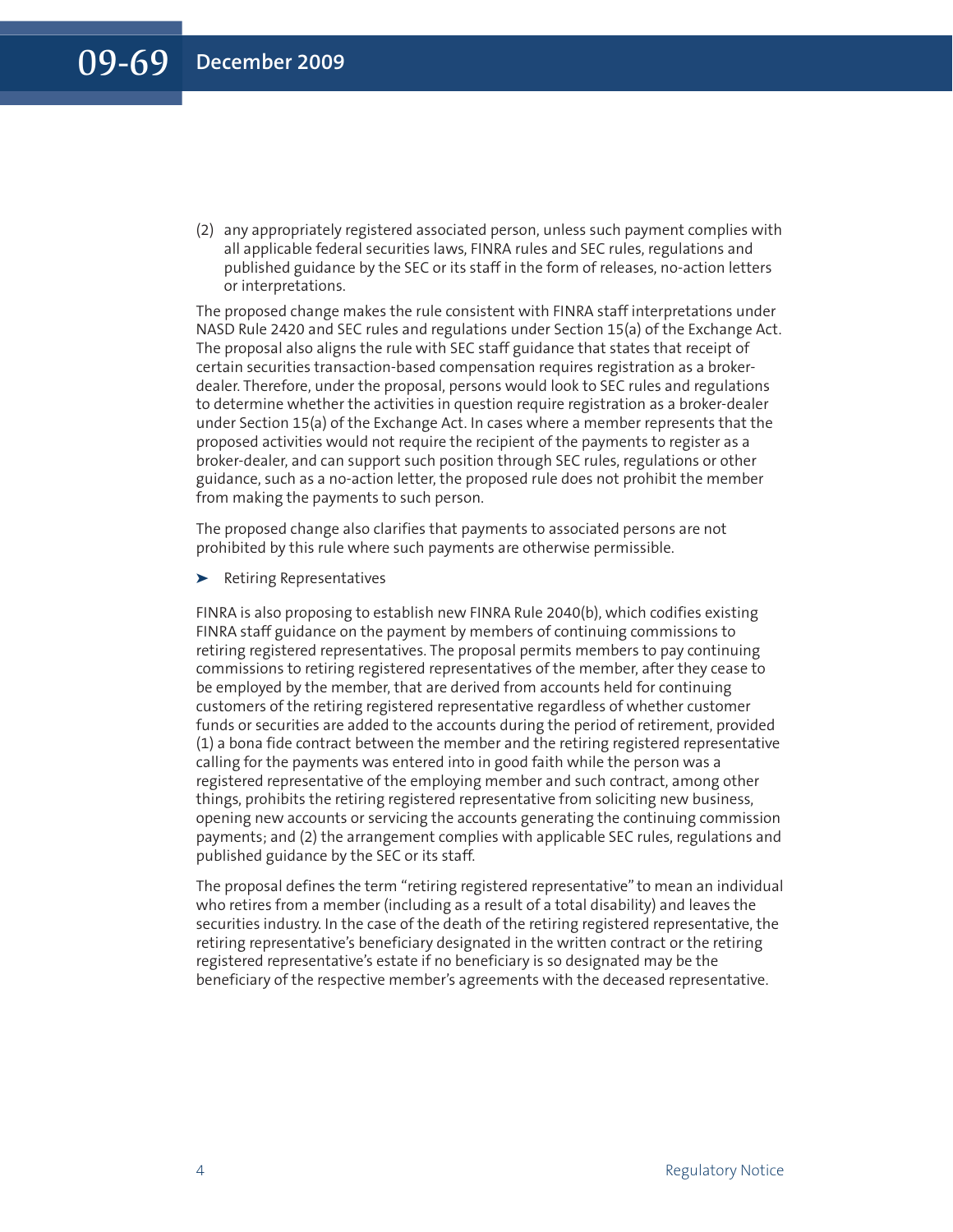FINRA believes this proposal is consistent with SEC guidance on the payment of compensation to retiring representatives. 9

#### **Amendments to FINRA Rule 8311**

FINRA is proposing amendments to FINRA Rule 8311 to eliminate duplicative provisions in NASD IM-2420-2 and to clarify the scope of the rule on payments by members to persons subject to suspension, revocation, cancellation, bar (each a "sanction") or other disqualification. The proposed rule provides that if a person is subject to a sanction or other disqualification, a member may not allow such person to be associated with it in any capacity that is inconsistent with the sanction imposed or disqualified status, including a clerical or ministerial capacity. The proposed rule further provides that a member may not pay or credit to a person subject to a sanction or disqualification, during the period of the sanction or disqualification or any period thereafter, any remuneration that the person might have accrued during the period of the sanction or disqualification. However, a member may make payments or credits to a person subject to a sanction that are consistent with the scope of activities permitted under the sanction where the sanction solely limits an associated person from conducting specified activities (such as a suspension from acting in a principal capacity) or to a disqualified person that has been approved (or is otherwise permitted pursuant to FINRA rules and the federal securities laws) to associate with a member.

Specifically, the proposal clarifies that:

- (1) other disqualifications, not just suspensions, revocations, cancellation or bars are subject to the rule (and the rule is not limited to orders issued by FINRA or the SEC);
- (2) a member may not allow a person subject to a sanction or disqualification to "be" associated with such member in any capacity that is inconsistent with the sanction imposed or disqualified status, including a clerical or ministerial capacity, not simply "remain" associated;
- (3) a member may not pay any remuneration to a person subject to a sanction or disqualification, not just payments that result directly or indirectly from any securities transaction; and
- (4) the rule applies to any salary, commission, profit or remuneration that the associated person might have "accrued," not just "earned" during the period of a sanction or disqualification, not just suspension.

FINRA is also proposing to add a new paragraph to the rule that would expressly permit a member to pay to any person subject to a sanction or disqualification any remuneration pursuant to an insurance or medical plan, indemnity agreement relating to legal fees, or as required by an arbitration award or court judgment. FINRA believes that these exceptions strike the correct balance by permitting certain key payments.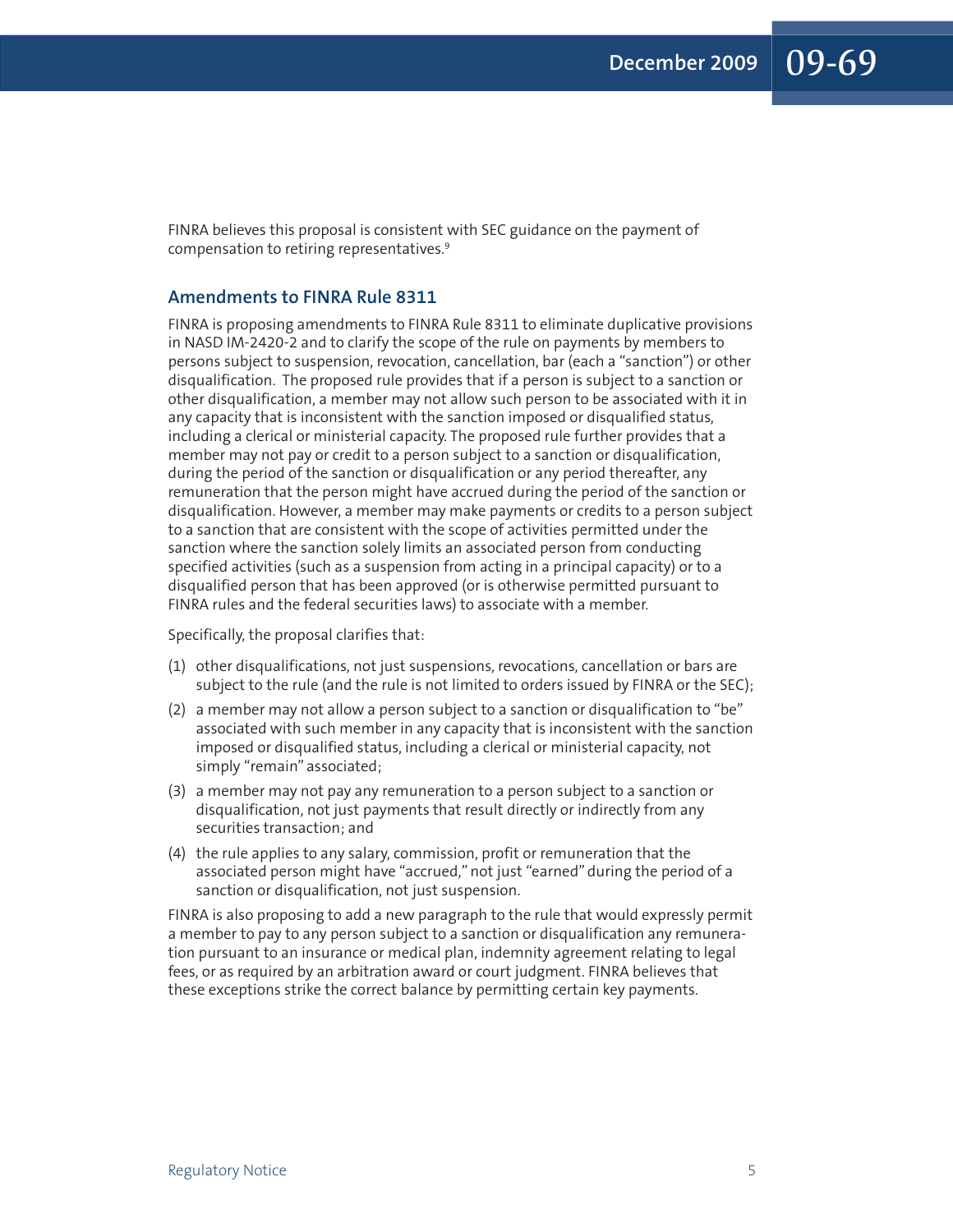In addition, FINRA is proposing to add new Supplementary Material .01 (Remuneration Accrued Prior to Effective Date of Sanction or Disqualification) that relates to commissions accrued by a person prior to the effective date of a sanction or disqualification. The proposed supplementary material would permit a member to pay a person that is subject to a sanction or disqualification remuneration that the member can evidence accrued to the person prior to the effective date of the sanction or disqualification. However, a member may not pay any remuneration that accrued to the person that relates to or results from the activity giving rise to the sanction or disqualification. FINRA believes that adopting this new provision is necessary to address questions by the industry on a member's ability to pay commissions and other remuneration that was accrued by the person prior to sanction or disqualification going into effect. FINRA also believes the supplementary material, together with the proposed amendments discussed above, clarify that a member may not pay trail commissions to a person that may have accrued during the period of the sanction or disqualification; rather, the member can only make such payments where the member can evidence that they accrued to the person prior to the effective date of the sanction or disqualification.

### **Adoption of New General Standard**

In addition, FINRA is proposing to adopt a new general standard that is based largely on provisions of NASD IM-2420-1 and would provide that a member will be treated as a non-member of FINRA from the effective date of any order or notice from FINRA or the SEC issuing a revocation, cancellation, expulsion or suspension of its membership. In the case of suspension, a member will be automatically reinstated to membership in FINRA at the termination of the suspension period. FINRA believes this is consistent with the current provisions of IM-2420-1 and should be retained in the FINRA rulebook.

# NASD and NYSE Rules To Be Deleted

FINRA proposes to eliminate the following NASD and Incorporated NYSE Rules and related interpretations:

**➤** NASD Rule 1060(b) and NYSE Rule Interpretation 345(a)(i)/03

NASD Rule 1060(b) (Persons Exempt from Registration) and NYSE Rule Interpretation 345(a)(i)/03 (Compensation to Non-Registered Foreign Persons Acting as Finders) are identical provisions and provide that member firms and persons associated with a member may pay transaction-related compensation to non-registered foreign finders, based upon the business of customers such persons direct to member firms, subject to certain conditions (foreign finder exemption).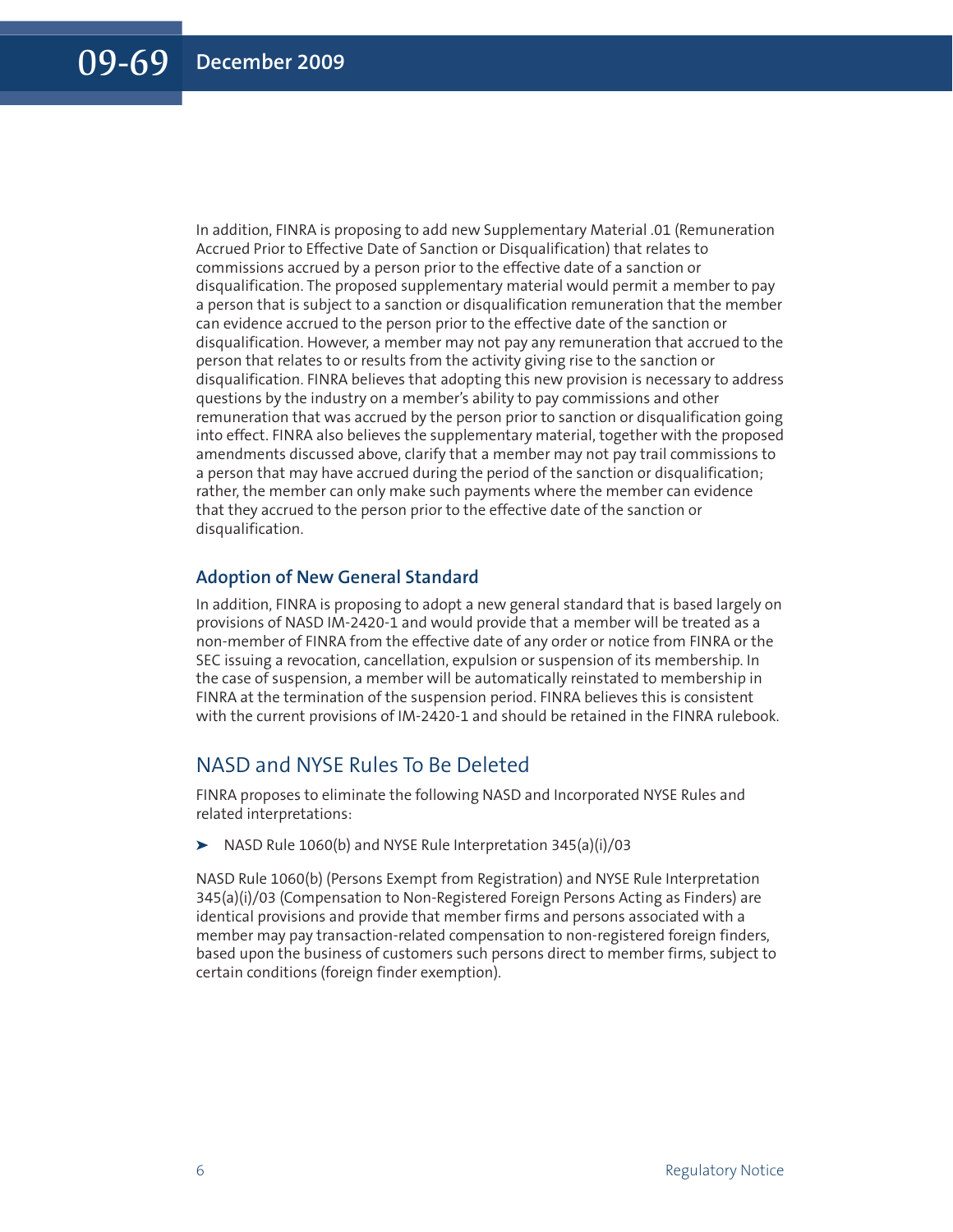#### **➤** NASD Rule 2410

NASD Rule 2410 (Net Prices to Persons Not in Investment Banking and Securities Business) prohibits payments or concessions by members to "any person not actually engaged in the investment banking or securities business."

#### **➤** NASD Rule 2420

NASD Rule 2420 (Dealing with Non-Members) generally prohibits members from dealing with, or making payments to, non-member broker-dealers, except at the same prices, fees or concessions offered to the general public. NASD Rule 2420(b) specifically prohibits members from joining any non-member broker-dealer syndicate or group in connection with the sale of securities. NASD Rule 2420(c) provides that members may pay concessions and fees to a non-member broker or dealer in a foreign country who is not eligible for membership, provided the member obtains an agreement from such foreign broker or dealer in making sales of securities within the United States that such foreign broker or dealer will act in accordance with the general requirements of the rule to prohibit the payment of concessions or discounts to non-members that are not allowed to the general public. NASD Rule 2420(d) provides restrictions on payments by or to persons that have been suspended or expelled.

**➤** NASD Rule IM-2420-1

NASD IM-2420-1 (Transactions between Members and Non-Members) provides certain exemptions from the general prohibition on arrangements with non-members set forth in NASD Rule 2420. For example, the rule provides exemptions for arrangements with certain non-members relating to transactions in "exempted securities," or transactions on a national securities exchange. The rule further clarifies that a firm that is suspended or expelled from FINRA membership, or whose registration is revoked by the SEC, is to be considered a non-member for purposes of the rule.

**➤** NASD Rule IM-2420-2

NASD IM-2420-2 (Continuing Commissions Policy) allows members to pay continuing commissions to former registered representatives after they cease to be employed by a member, if, among other things, a bona fide contract between the member and the registered representative calling for the payments was entered into in good faith while the person was a registered representative of the employing member. The rule states that such contracts cannot permit the solicitation of new business or the opening of new accounts by persons who are not registered, and must conform with all applicable laws and regulations. The rule also provides that NASD Rule 2830(c) (Investment Company Securities, Conditions for Discounts to Dealers), should not be interpreted to require a sales agreement for a dealer to receive commissions on direct payments by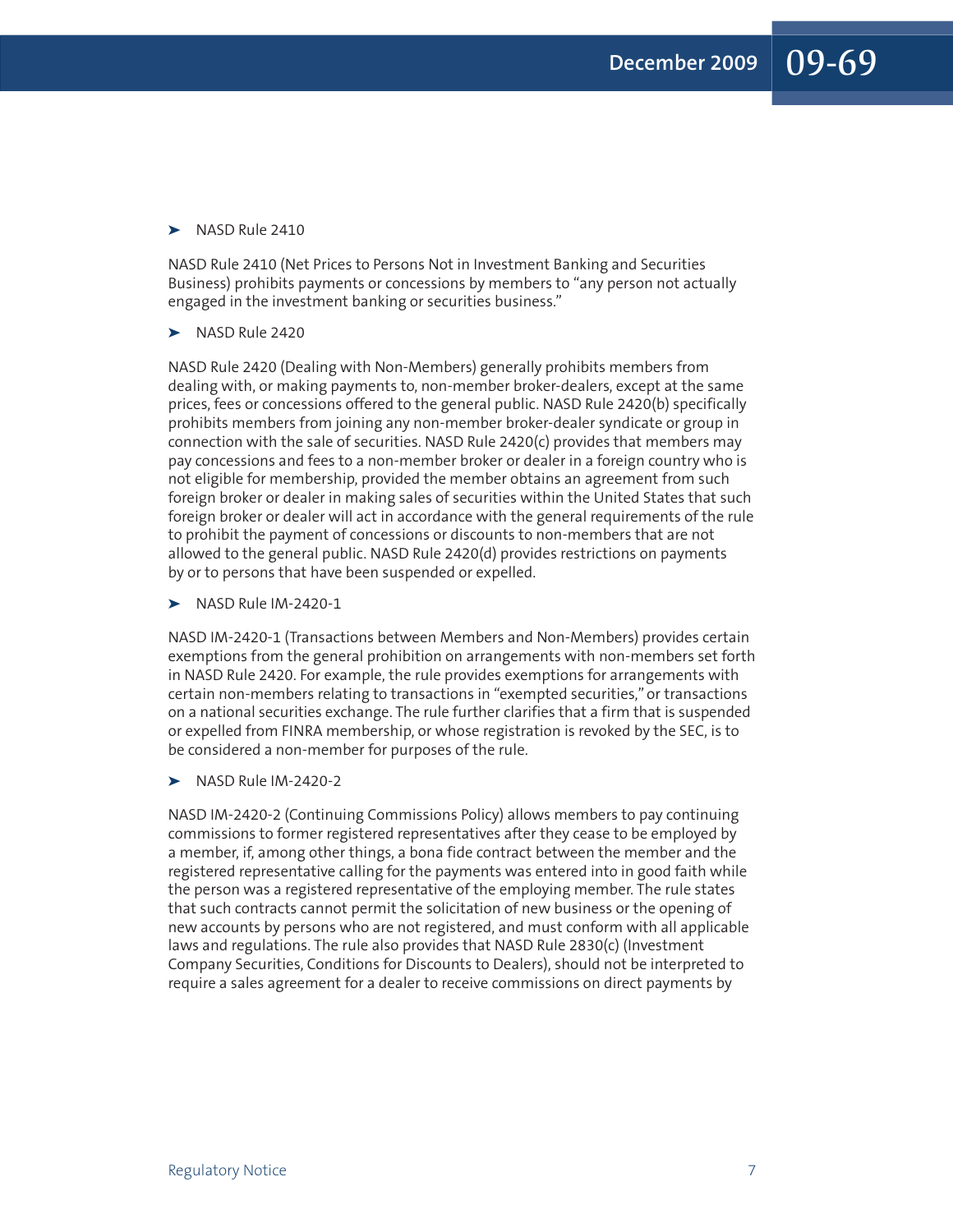clients or automatic dividend reinvestments. <sup>10</sup> The rule further contains a prohibition on the payment of any kind by a member to any person who is not eligible for FINRA membership or eligible to be associated with a member because of any disqualification, such as revocation, expulsion or suspension that is still in effect. The rule recognizes the validity of contracts entered into in good faith to allow retired representatives to receive continuing compensation on their accounts or to designate a widow or other beneficiary; however, the rule states that members are not required to enter such contracts and FINRA will not specify the terms of such contracts.

**➤** NYSE Rule 353

NYSE Rule 353 (Rebates and Compensation) prohibits a member, principal executive, registered representative or officer from, directly or indirectly, rebating to any person any part of the compensation he receives from the solicitation of orders for the purchase or sale of securities or other similar instruments for the accounts of customers of the member, or pay such compensation, or any part thereof, as a bonus, commission, fee or other consideration for business sought or procured for him or for any other member. NYSE Rule 353(b) further provides that a member, principal executive, registered representative or officer cannot be compensated for business done by or through his employer after the termination of his employment except as may be permitted by the NYSE.

**➤** NYSE Rule Interpretation 345(a)(i)/01 and /02

NYSE Rule Interpretation 345(a)(i)/01 (Compensation to Non-Registered Persons) prohibits a member from paying to non-registered persons compensation based upon the business of customers they direct to the member if such compensation is, among other things, formulated as a direct percentage of commissions generated and is other than on an isolated basis.

NYSE Rule Interpretation 345(a)(i)/02 (Compensation Paid for Advisory Solicitations) provides that a member that is also registered with the SEC as an investment adviser may enter into arrangements that comply with Rule 206(4)-3 (Cash Payments for Client Solicitations) of the Investment Advisers Act of 1940.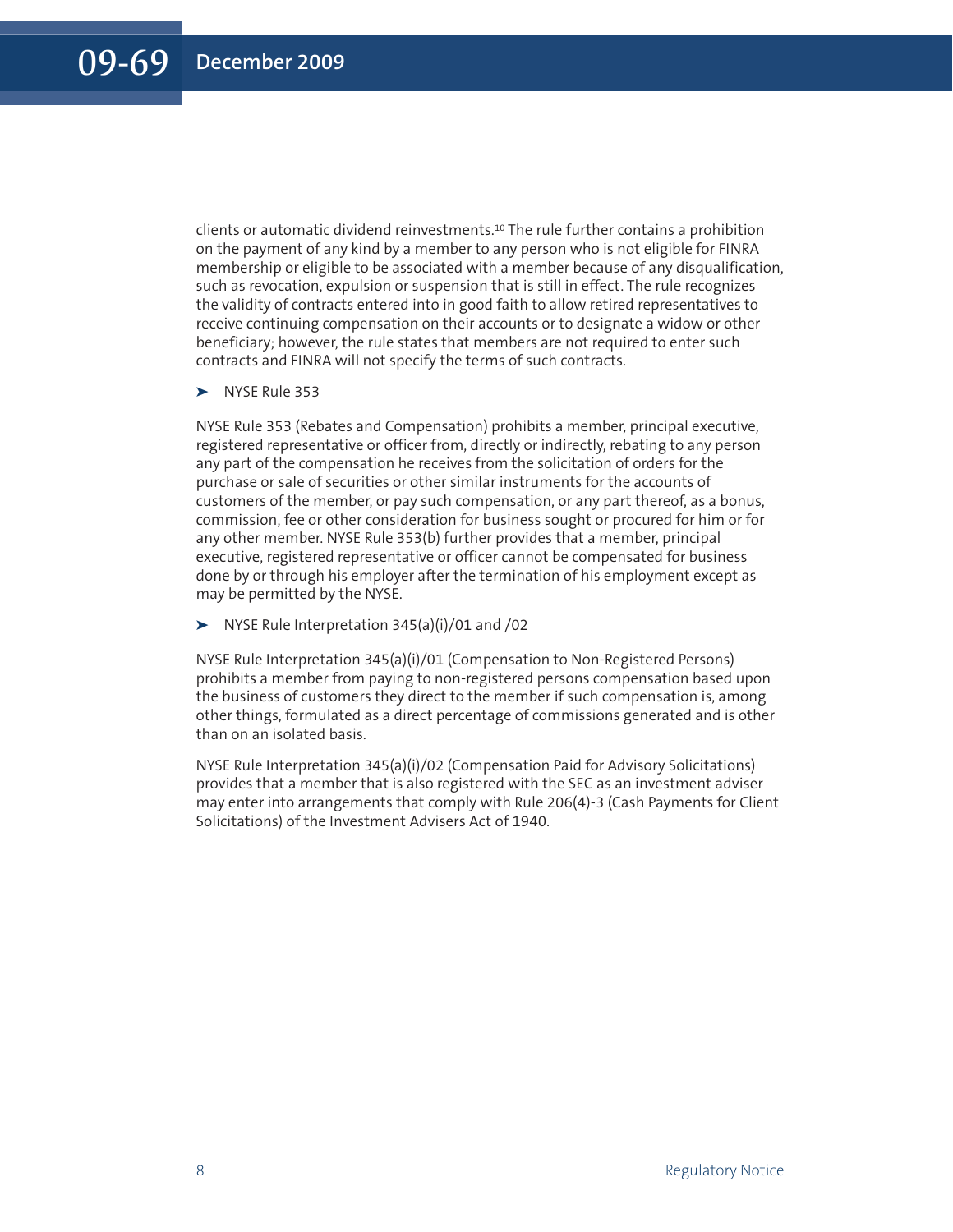# **Endnotes**

- 1 The current FINRA rulebook consists of: (1) FINRA Rules; (2) NASD Rules; and (3) rules incorporated from NYSE (Incorporated NYSE Rules) (together, the NASD Rules and Incorporated NYSE Rules are referred to as the Transitional Rulebook). While the NASD Rules generally apply to all FINRA member firms, the Incorporated NYSE Rules apply only to those members of FINRA that are also members of the NYSE (Dual Members). The FINRA Rules apply to all FINRA member firms, unless such rules have a more limited application by their terms. For more information about the rulebook consolidation process, *see Information Notice 3/12/08* (Rulebook Consolidation Process).
- 2 FINRA will not edit personal identifying information, such as names or email addresses, from submissions. Persons should submit only information that they wish to make publicly available. *See Notice to Members 03-73* (November 2003) (NASD Announces Online Availability of Comments) for more information.
- 3 Section 19 of the Securities Exchange Act of 1934 (Exchange Act) permits certain limited types of proposed rule changes to take effect upon filing with the SEC. The SEC has the authority to summarily abrogate these types of rule changes within 60 days of filing. *See* Exchange Act Section 19 and rules thereunder.
- 4 *See* Maloney Act of 1938. Pub. L. No. 75-719, 52 Stat. 1070, which added Section 15A to the Exchange Act to provide for the establishment of national securities associations with authority, subject to SEC review, to supervise the over-the-counter securities market and promulgate rules governing voluntary membership of broker-dealers.

5 Section 15A(e)(1) of the Exchange Act states that "[t]he rules of a registered securities association may provide that no member thereof shall deal with any nonmember professional (as defined in paragraph (2) of this subsection) except at the same prices, for the same commissions or fees, and on the same terms and conditions as are by such member accorded to the general public." Section 15A(e)(2) of the Exchange Act defines "nonmember professional" as "(A) with respect to transactions in securities other than municipal securities, any registered broker or dealer who is not a member of a registered securities association, except such a broker or dealer who deals exclusively in commercial paper, bankers' acceptances, and commercial bills, and (B) with respect to transactions in municipal securities, any municipal securities dealer (other than a bank or division or department of a bank) who is not a member of any registered securities association and any municipal securities broker who is not a member of any such association."The legislative reports from Congress on this provision state that exclusion from membership would in effect be a form of economic sanction on such non-members. *See* S. Rep. No. 1455 and H. R. Rep. No 2307, 75th Cong., 3rd Sess. (1938).

6 Section 15(b)(8) of the Exchange Act provides that "[i]t shall be unlawful for any registered broker or dealer to effect any transaction in, or induce or attempt to induce the purchase or sale of, any security (other than commercial paper, bankers' acceptances, or commercial bills), unless such broker or dealer is a member of a securities association registered pursuant to Section 15A of this title or effects transactions in securities solely on a national securities exchange of which it is a member."

© 2009 FINRA. All rights reserved. FINRA and other trademarks of the Financial Industry Regulatory Authority, Inc. may not be used without permission. *Regulatory Notices* attempt to present information to readers in a format that is easily understandable. However, please be aware that, in case of any misunderstanding, the rule language prevails.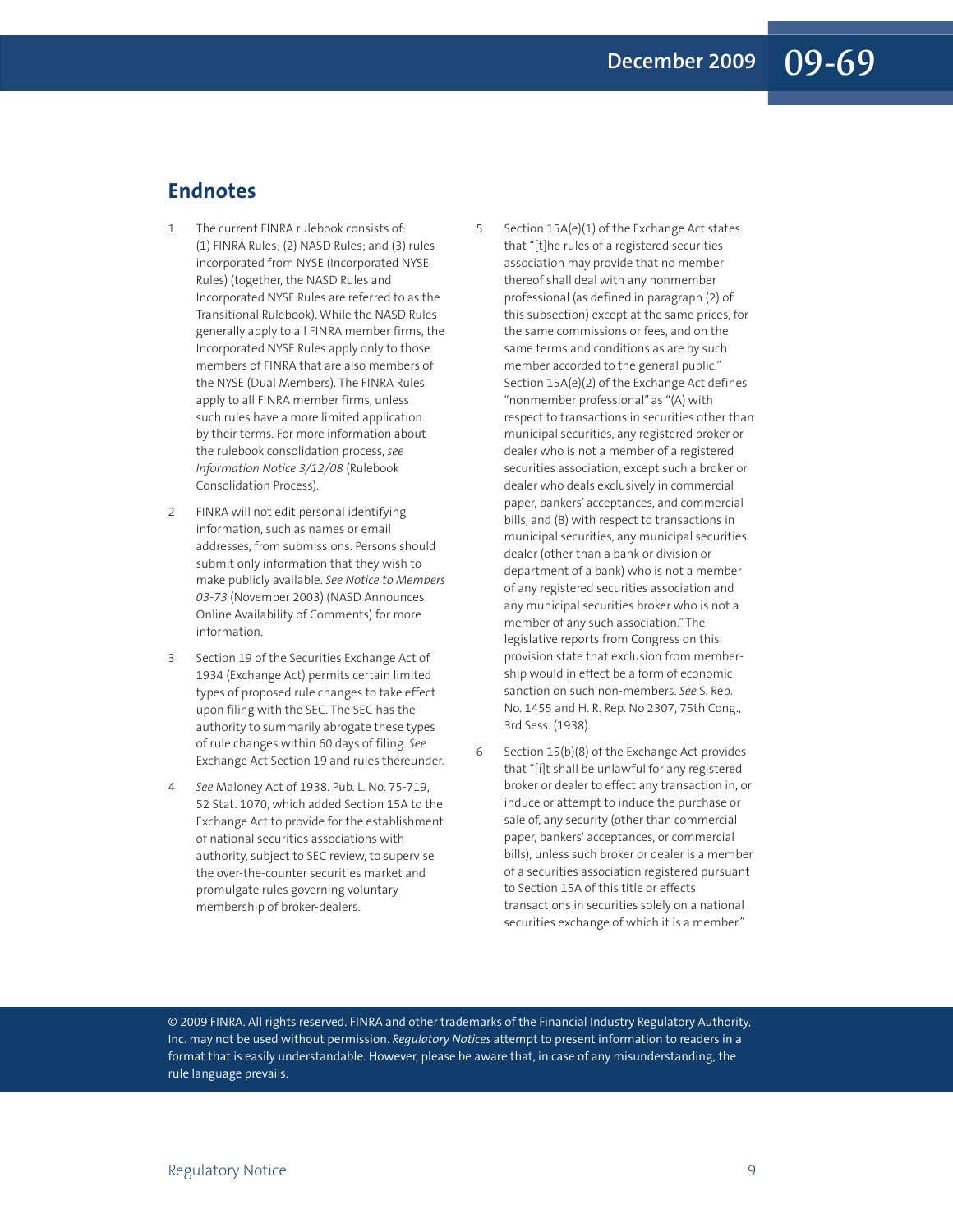# **Endnotes** continued

- 7 *See* FINRA Interpretative Letters under NASD Rule 2420 and IM-2420-2 at *www.finra.org/ interpretiveletters/conduct* to: Richard Schultz, Triad Securities Corp. (12/28/07); Jonathan K. Lagemann, Esq., Law Offices of Jonathan Kord Lagemann (6/27/01); Jay Adams Knight, Esq., Musick, Peeler & Garrett LLP (3/8/01); Kathleen A. Wieland, William Blair & Company (9/27/00); Michael R. Miller, Esq., Kunkel Miller & Hament (5/31/00); Gordon C. Ogden, III, Profinancial, Inc. (1/18/00); Trish Stone-Damen, Investors Retirement & Management Company, Inc. (1/29/99); Leslie D. Smith, Berthel Fisher & Company (12/9/98); Victoria Bach-Fink, Wall Street Financial Group (12/7/98); Brian C. Underwood, A.G. Edwards & Sons, Inc. (9/16/98); Daniel Schloendorn, Willkie Farr & Gallagher (6/18/98); David M. Katz, Sidley & Austin (9/25/97); Peter D. Koffler, Twenty-First Securities Corporation (8/20/97); Interpretive Letter to Name Not Public (4/11/97); Ted. A. Troutman, Esquire, Muir & Troutman (2/4/02); Joe Tully, Commonwealth Financial Network (8/9/01); Name Not Public (5/25/01); Peter D. Koffler, Esq., Twenty-First Securities Corporation (1/21/00); Leslie D. Smith, Berthel Fisher & Company (12/9/98); Name Not Public (12/23/96); Name Not Public (11/20/96).
- 8 *See, e.g.,* Birchtree Financial Services, Inc. SEC No-Action Letter (pub.avail. Sept 22, 1988); 1st Global, Inc., SEC No-Action Letter (pub.avail. May 7, 2001).
- 9 *See* Securities Industry and Financial Markets Association, SEC No-Action Letter (pub.avail. Nov. 20, 2008).
- 10 NASD Rule 2830(c) prohibits investment company underwriters from selling the fund's securities to a retail broker-dealer at a price other than the public offering price unless, among other things, the sale is in conformance with NASD Rule 2420. FINRA has proposed to adopt new FINRA Rule 2341, based largely on NASD Rule 2830, which would eliminate the reference to NASD Rule 2420. *See Regulatory Notice 09-34.*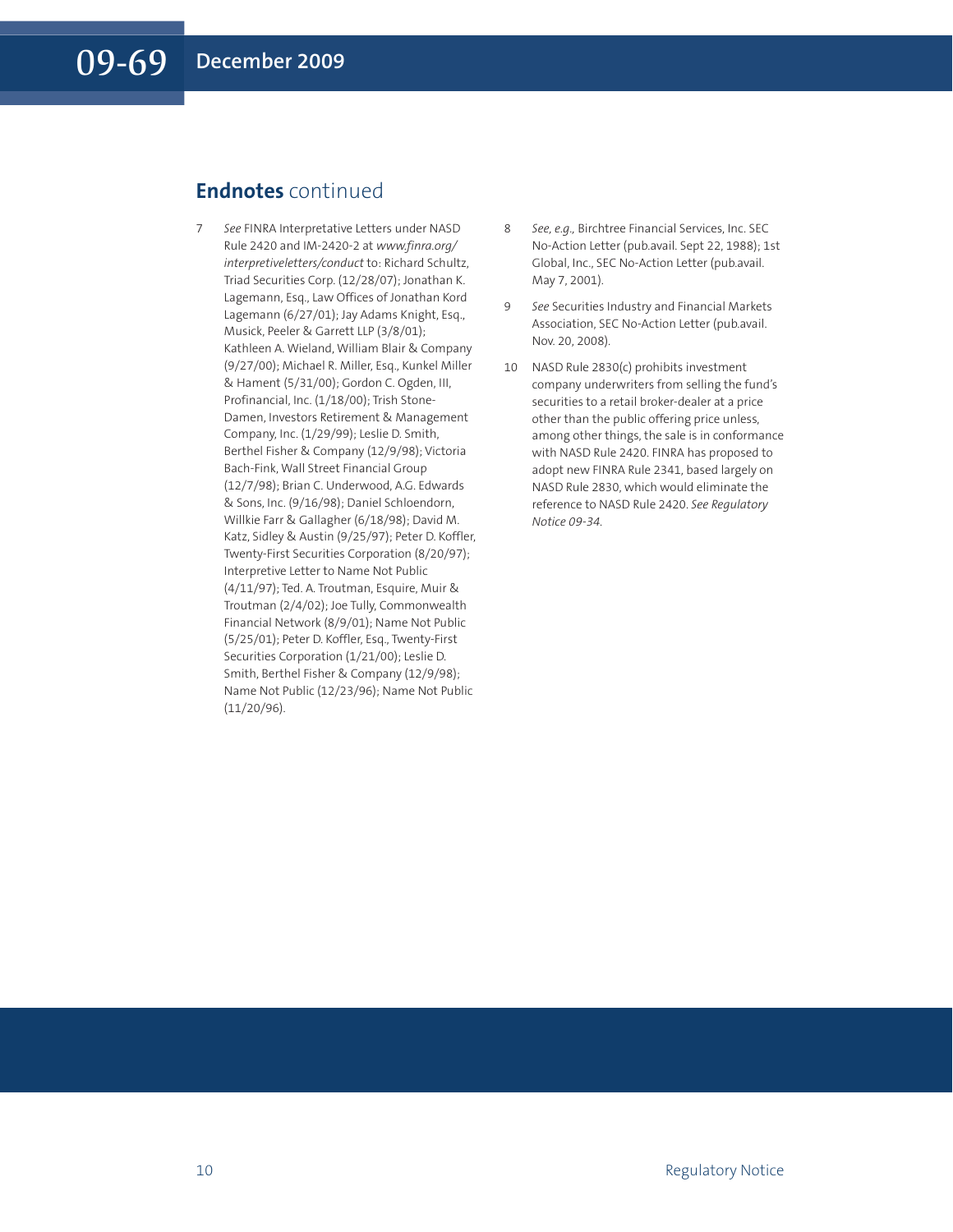# **Attachment A**

Below is the text of the proposed rule change. Proposed new language is underlined; proposed deletions are in brackets.

#### \* \* \* \* \*

#### **Text of Proposed New FINRA Rule**

\* \* \* \* \*

# **0100. General Standards**

### **0180. Effective Date of Revocation, Cancellation, Expulsion, Suspension or Resignation**

\* \* \* \* \*

(a) A member shall be treated as a non-member of FINRA from the effective date of any order or notice from FINRA or the SEC issuing a revocation, cancellation, expulsion or suspension of its membership. In the case of suspension, a member shall be automatically reinstated to membership in FINRA at the termination of the suspension period.

(b) A member shall be treated as a non-member of FINRA from the date of acceptance by FINRA of any resignation of such member.

\* \* \* \* \*

\* \* \* \* \*

## **2000. Duties and Conflicts**

#### **2040. Payments to Unregistered Persons**

#### **(a) General**

No member or associated person shall, directly or indirectly, pay or offer to pay any compensation, fees, concessions, discounts, commissions or other allowances to:

(1) any person that is not registered as a broker-dealer under Section 15(a) of the Exchange Act but, by reason of receipt of any such payments, is required to be so registered under applicable federal securities laws and SEA rules, regulations and published guidance issued by the SEC or its staff in the form of releases, no-action letters or interpretations; or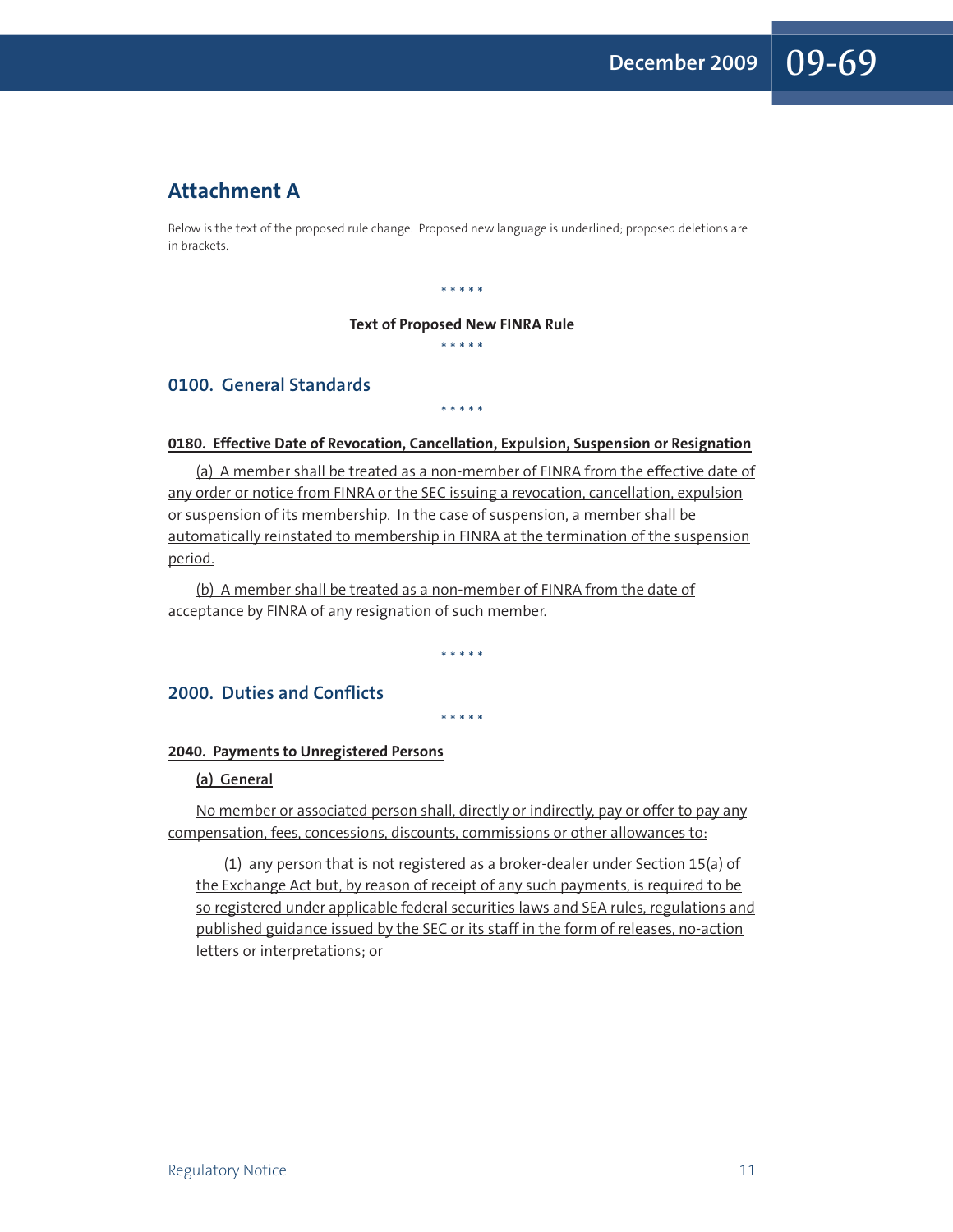(2) any appropriately registered associated person unless such payment complies with all applicable federal securities laws, FINRA rules and SEA rules, regulations and published guidance issued by the SEC or its staff in the form of releases, no-action letters or interpretations.

#### **(b) Retiring Representatives**

(1) A member may pay continuing commissions to a retiring registered representative of the member, after he or she ceases to be associated with such member, that are derived from accounts held for continuing customers of the retiring registered representative regardless of whether customer funds or securities are added to the accounts during the period of retirement; provided:

(i) a bona fide contract between the member and the retiring registered representative calling for the payments was entered into in good faith while the person was a registered representative of the member and such contract, among other things, prohibits the retiring registered representative from soliciting new business, opening new accounts, or servicing the accounts generating the continuing commission payments; and

(ii) the arrangement complies with applicable SEA rules, regulations and published guidance issued by the SEC or its staff in the form of releases, noaction letters or interpretations.

(2) The term "retiring registered representative," as used in this Rule shall mean an individual who retires from a member (including as a result of a total disability) and leaves the securities industry. In the case of death of the retiring registered representative, the retiring registered representative's beneficiary designated in the written contract or the retiring registered representative's estate if no beneficiary is so designated may be the beneficiary of the respective member's agreement with the deceased representative.

> **Text of Proposed Amendments to FINRA Rule 8311** \* \* \* \* \*

\* \* \* \* \*

#### **8000. Investigations and Sanctions**

**8300. Sanctions**

\* \* \* \* \*

\* \* \* \* \*